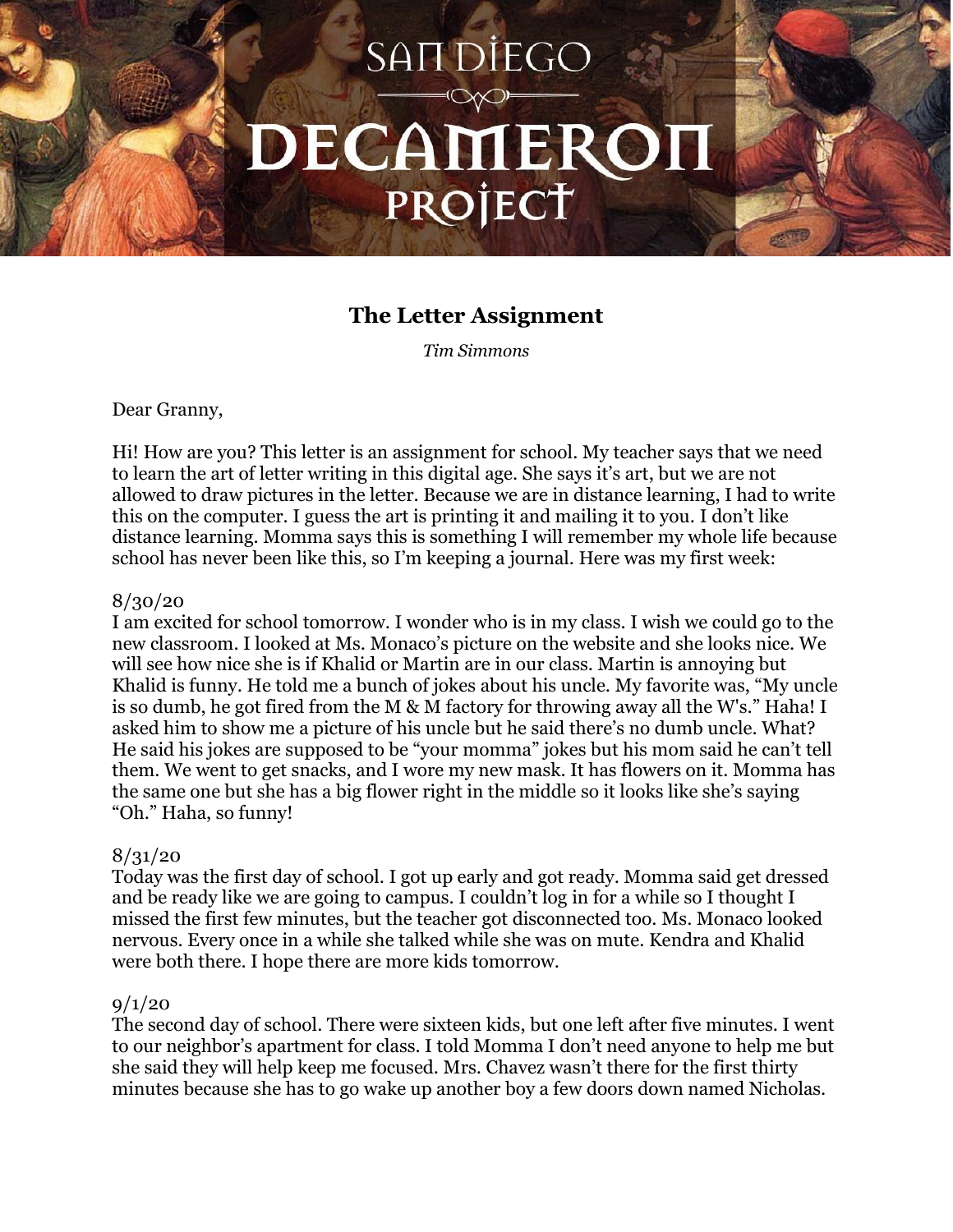His mom works and asked if Mrs. Chavez can help him log on to class. I can do it myself. Today was a little boring. Kendra sent me a message during class, and we planned to meet in Zoom after class. We played a little during summer, but her mom got the Covid and I couldn't see her after that.

# $9/2/20$

Today was CRAZY! Some older kid ran into Khalid's room during class with a gun! We were unmuted so we heard a bunch of noise, and then his screen shut off. Ms. Monaco cancelled class. Momma called the school, and they said they were looking into it. I hope he's OK. I'm so scared for him. I didn't see the whole thing, only the end. I was looking at Kendra making faces. That seems so dumb now. There have been a lot of shootings on TV. I wonder if there were police at his house.

# 9/3/20

Khalid was not in class today! Ms. Monaco didn't say anything even though some students asked what happened. Why wouldn't she tell us! I can't listen to Ms. Monaco read to us. I just keep staring at Martin, his screen is all smudged so it looks like he's in an ice storm. I hope Khalid is OK.

#### 9/4/20

Khalid is back! I stared at him all through class to see if he was shot. Maybe it's his leg. One time I saw him close one eye funny but I think he was winking at someone. I wonder if everyone else is looking at him. I wish we had recess so I could ask him what happened. It's lonely to take a break by myself. Ms. Monaco looks tired and gets annoyed if she unmutes you and you don't answer right away.

So, Granny, that was the first week of school! Momma talked to another parent and they found out it was a joke. Khalid's older brother is in 7th grade and he planned it to look like a movie. The police went to their house and everything. I bet they didn't know that would happen. What if one of the bad police officers actually shot them because they thought the gun was real! Momma and I talk about all the conflicts going on right now a lot. Momma says life is not black and white so you can't use words like always or all when you talk about people. She says life is more complicated than simple explanations, and we have to use our brain to understand what is going on around us. That's why school is important. I told her that distance learning is not helping our brains think about things, and she laughed. I don't think that's funny. My butt hurts, my eyes hurt. I can't wait until things get back to normal.

Last week, Khalid and I were in a Zoom breakout room waiting for the teacher, and I asked him if it was scary when the police came to his house. He always acts brave, and I didn't remind him that I saw him cry at school one time. He said it wasn't a big deal and he told the officers to chill. Yea right! He didn't say that! Then he said, "My brother is so dumb, he almost got shot pretending to get shot." See Granny, he's hilarious!